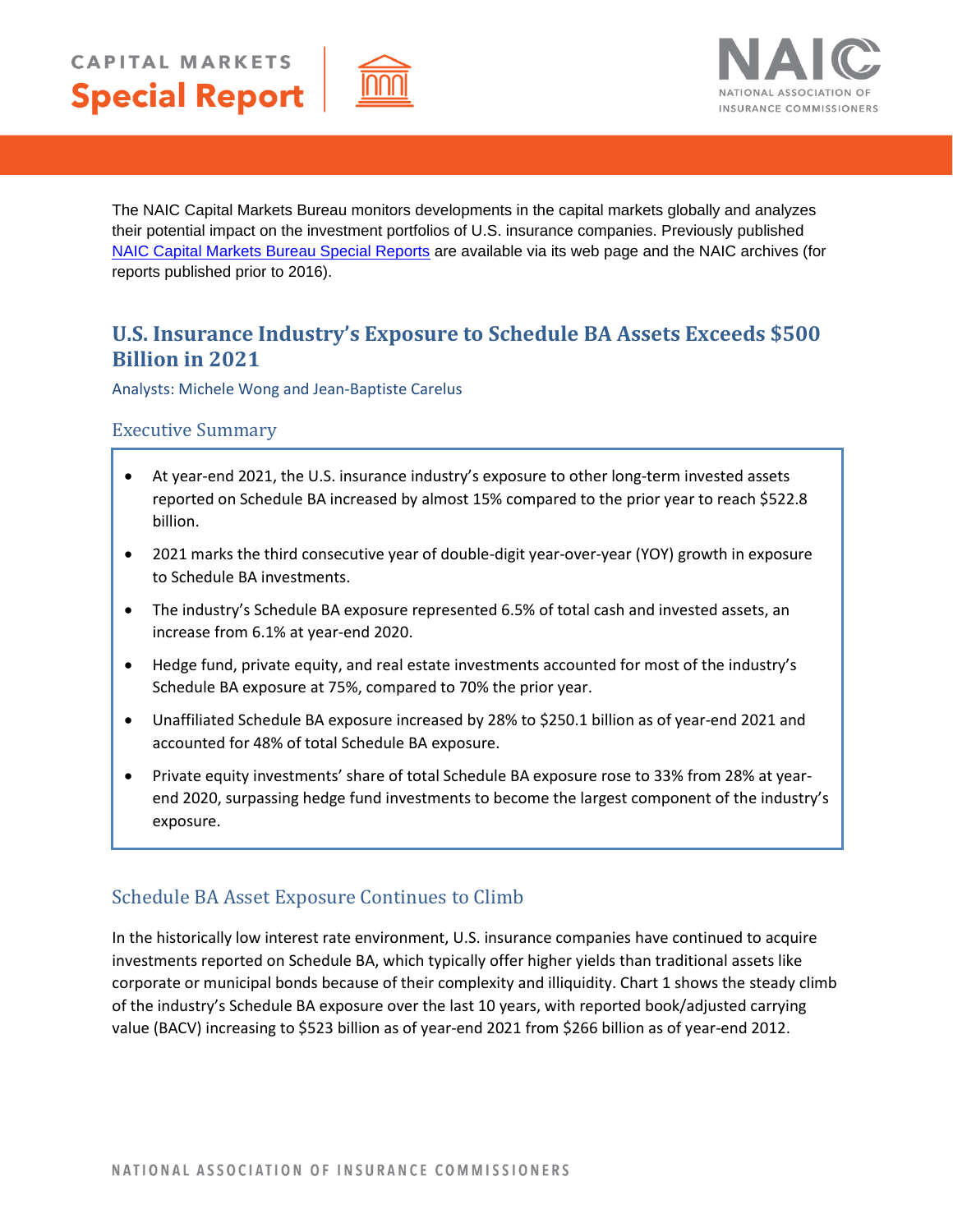nnn



#### **Chart 1: Historical U.S. Insurance Industry Schedule BA Exposure, 2012–2021 (BACV \$ in millions)**

Schedule BA exposure has generally been split fairly evenly between affiliated and unaffiliated investments but skewed towards affiliated. At year-end 2021, unaffiliated investments totaled \$250 billion and accounted for 48% of total Schedule BA exposure, the largest share since the Capital Markets Bureau began tracking data in 2010. For comparison, the smallest share for unaffiliated Schedule BA investments was 40% at year-end 2019.

## Unaffiliated Private Equity Investments See Strong Growth in 2021

The U.S. insurance industry's reported BACV of \$522.8 billion in other long-term invested assets on Schedule BA represented an increase of 14.8% at year-end 2021 compared to year-end 2020 (see Table 1 and Table 2). Schedule BA assets have experienced strong double-digit growth in recent years, with 2021's 15% increase in exposure following YOY growth of 13% and 10% in 2020 and 2019, respectively. Total Schedule BA exposure as of year-end 2021 represented 6.5% of the industry's total cash and invested assets, an increase from 6.1% as of year-end 2020 and 5% as of year-end 2012.

Like previous years, hedge fund, private equity, and real estate investments represented most of the industry's Schedule BA exposure. Together, they accounted for 75% of total exposure at year-end 2021 compared to 70% at year-end 2020. Exposure to private equity investments experienced significant growth, increasing by 34% YOY to \$173 billion as of year-end 2021. Private equity's share of total Schedule BA exposure rose to 33% from 28% at year-end 2020, surpassing hedge fund investments to become the largest component of the industry's exposure.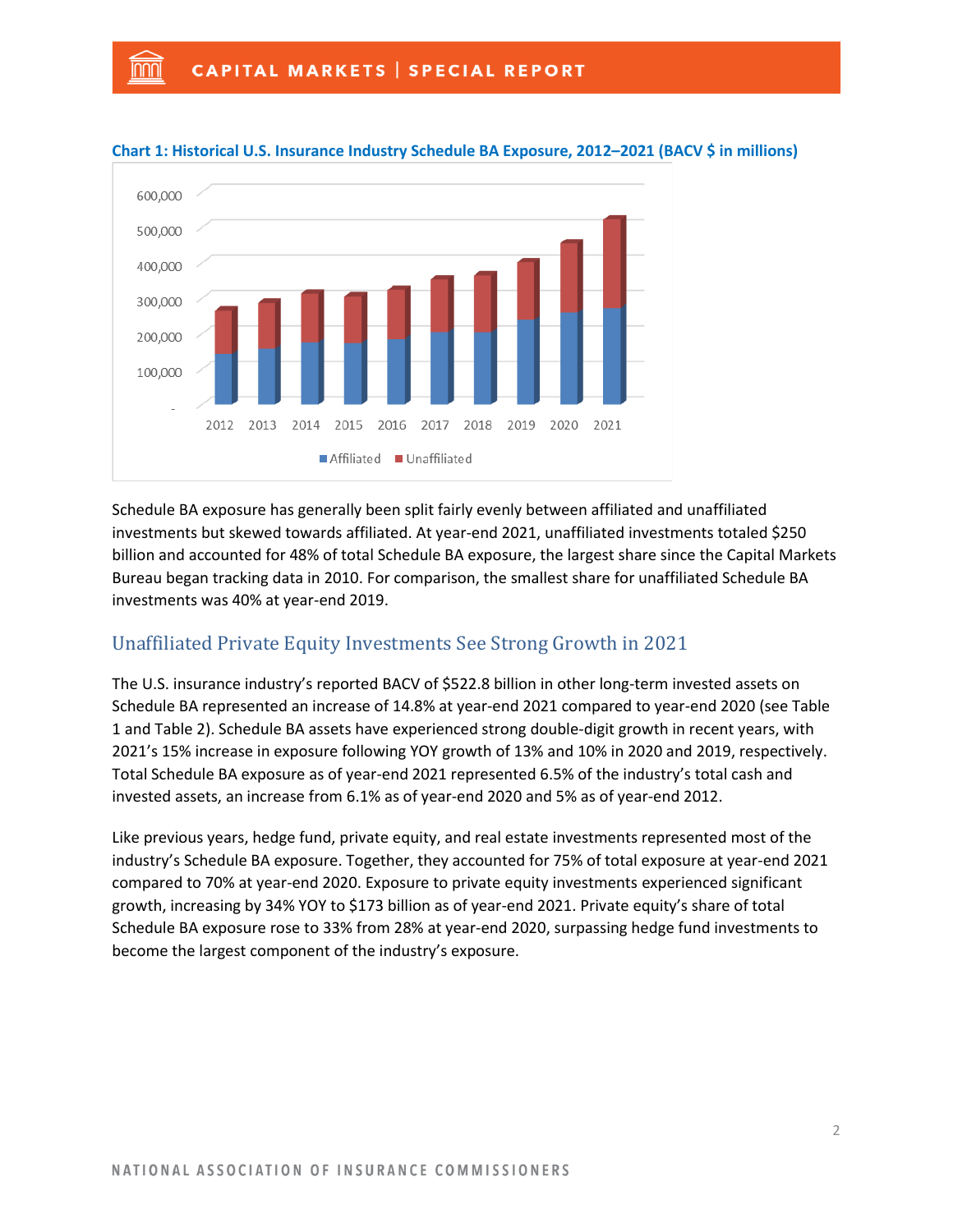nnn

| <b>Asset Type</b>              | Life    | P/C     | Health | <b>Title</b>             | <b>Total</b> | % of Total |
|--------------------------------|---------|---------|--------|--------------------------|--------------|------------|
| Private Equity                 | 134,116 | 32,371  | 6,061  | 20                       | 172,568      | 33.0%      |
| Hedge Funds                    | 42,531  | 97,367  | 7,937  | 183                      | 148,018      | 28.3%      |
| <b>Real Estate</b>             | 45,896  | 23,209  | 1,901  | 2                        | 71,008       | 13.6%      |
| Any Other Class of Assets      | 6,260   | 20,577  | 2,401  | 9                        | 29,248       | 5.6%       |
| Surplus Debentures             | 19,720  | 2,816   | 634    | 6                        | 23,177       | 4.4%       |
| Bonds/Fixed Income Instruments | 11,777  | 5,469   | 456    | ٠                        | 17,703       | 3.4%       |
| Collateral Loans               | 14,990  | 1,567   | 605    | 6                        | 17,168       | 3.3%       |
| Non-Collateral Loans           | 60      | 15,692  | 332    | 1                        | 16,085       | 3.1%       |
| Mortgage Loans                 | 15,028  | 408     | 129    | 8                        | 15,572       | 3.0%       |
| Low Income Housing Tax Credits | 4,517   | 4,140   | 192    | ۰                        | 8,848        | 1.7%       |
| lOther*                        | 1,392   | 1,979   | 67     | $\overline{\phantom{0}}$ | 3,438        | 0.7%       |
| Total                          | 296,288 | 205,593 | 20,715 | 236                      | 522,832      | 100%       |
| % of Total                     | 56.7%   | 39.3%   | 4.0%   | 0.0%                     | 100%         |            |

#### **Table 1: Total U.S. Insurance Industry Schedule BA Exposure, Year-End 2021 (BACV \$ in millions)**

\*The "Other" asset type includes capital notes, mineral rights, oil and gas production, other fixed income instruments (non-registered private funds), transportation equipment, and working capital finance investments (WCFIs).

| <b>Asset Type</b>              | Life    | P/C     | <b>Health</b> | <b>Title</b> | <b>Total</b> | % of Total |
|--------------------------------|---------|---------|---------------|--------------|--------------|------------|
| <b>Hedge Funds</b>             | 34,660  | 88,438  | 6,643         | 156          | 129,898      | 28.5%      |
| Private Equity                 | 101,362 | 22,136  | 4,909         | 9            | 128,416      | 28.2%      |
| Real Estate                    | 40,986  | 19,949  | 1,562         | 3            | 62,501       | 13.7%      |
| Any Other Class of Assets      | 4,878   | 33,343  | 1,975         | 112          | 40,308       | 8.8%       |
| Surplus Debentures             | 16,386  | 2,769   | 468           | 14           | 19,636       | 4.3%       |
| Non-Collateral Loans           | 85      | 17,909  | 141           | $\mathbf{1}$ | 18,136       | 4.0%       |
| Bonds/Fixed Income Instruments | 10,077  | 4,292   | 391           | ۰.           | 14,761       | 3.2%       |
| Collateral Loans               | 11,488  | 2,122   | 473           | 0            | 14,084       | 3.1%       |
| Mortgage Loans                 | 11,802  | 508     | 129           | 13           | 12,453       | 2.7%       |
| Low Income Housing Tax Credits | 4,970   | 3,575   | 151           | -            | 8,697        | 1.9%       |
| Other*                         | 1,386   | 5,215   | 50            | ٠            | 6,651        | 1.5%       |
| <b>Total</b>                   | 238,082 | 200,257 | 16,893        | 308          | 455,540      | 100%       |
| % of Total                     | 52.3%   | 44.0%   | 3.7%          | 0.1%         | 100%         |            |

#### **Table 2: Total U.S. Insurance Industry Schedule BA Exposure, Year-End 2020 (BACV \$ in millions)**

\*The "Other" asset type includes capital notes, mineral rights, oil and gas production, other fixed income instruments (non-registered private funds), transportation equipment, and WCFIs.

Approximately 43% of the investments that are deemed to have the underlying characteristics of bonds and fixed income instruments have been assigned an NAIC designation by the Securities Valuation Office (SVO), and 56% are unaffiliated. Consistent with prior years, approximately 64% of the \$15.6 billion in Schedule BA mortgage obligations as of year-end 2021 were in joint venture structures, while the remaining was in non-registered private funds. In addition, the majority, or 87%, of the low-income housing tax credits are part of the federal program and non-guaranteed.

Life insurance companies continued to account for most of the industry's Schedule BA exposure at almost 57%, while property/casualty (P/C) companies represented 39% of year-end 2021. Life companies' share increased by 4.4 percentage points from 52.3% at year-end 2020, whereas P/C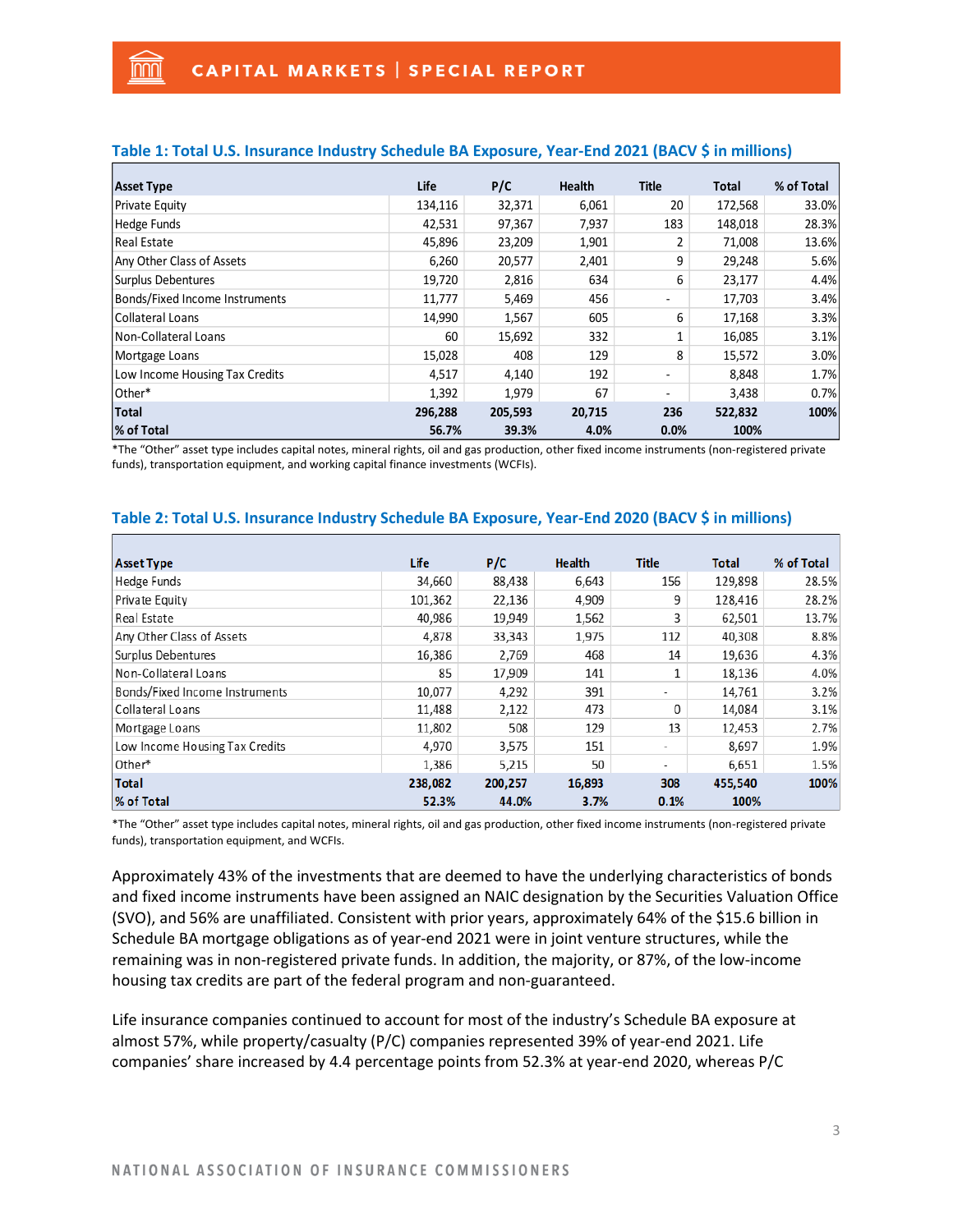nnn

companies fell by 4.7 percentage points for the same period. Health and title companies accounted for less than 5% of industry exposure.

Unaffiliated investments were a driver of growth in total Schedule BA exposure in 2021, increasing by 28% compared to the prior year to \$250.1 billion. Like overall exposure, hedge fund, private equity, and real estate investments accounted for most of the industry's unaffiliated exposure at \$186 billion or 75%. Unaffiliated private equity investments represented a much larger share of total unaffiliated exposure at 51% compared to 33% of overall Schedule BA exposure.

Consistent with prior years, large insurers—i.e., those with total cash and invested assets greater than \$10 billion—accounted for the majority, or 78%, of exposure to unaffiliated Schedule BA exposure as of year-end 2021 (see Table 3).

| <b>Asset Type</b>     | Less Than<br>\$250MM | <b>Between</b><br>\$250MM<br>and<br>\$500MM | <b>Between</b><br><b>\$500MM</b><br>and $$1.0B$ | <b>Between</b><br>$$1.0B$ and<br>\$2.5B | <b>Between</b><br>$$2.5B$ and<br>\$5.0B | <b>Between</b><br>\$5.0B and<br>\$10.0B | Greater<br>than \$10B | <b>Total</b> |
|-----------------------|----------------------|---------------------------------------------|-------------------------------------------------|-----------------------------------------|-----------------------------------------|-----------------------------------------|-----------------------|--------------|
| <b>Private Equity</b> | 297                  | 435                                         | 722                                             | 2,720                                   | 3,664                                   | 7,024                                   | 112,350               | 127,212      |
| <b>Hedge Funds</b>    | 154                  | 459                                         | 1,057                                           | 3,430                                   | 3,765                                   | 4,306                                   | 20,927                | 34,099       |
| <b>Real Estate</b>    | 79                   | 173                                         | 318                                             | 1,742                                   | 1,198                                   | 3,673                                   | 17,928                | 25,112       |
| Other                 | 769                  | 754                                         | 951                                             | 4,184                                   | 4,766                                   | 7,769                                   | 44,502                | 63,694       |
| <b>Total</b>          | 1,300                | 1,821                                       | 3,048                                           | 12,077                                  | 13,393                                  | 22,772                                  | 195,707               | 250,118      |
| % of Total            | 0.5%                 | 0.7%                                        | 1.2%                                            | 4.8%                                    | 5.4%                                    | 9.1%                                    | 78.2%                 | 100.0%       |

## **Table 3: U.S. Insurance Industry Exposure to Unaffiliated Schedule BA Assets by Total Cash and Invested Assets as of Year-End 2020 (BACV \$ in millions)**

The investment strategy of unaffiliated hedge fund, private equity, and real estate investments reported on Schedule BA is a required disclosure by insurers. Unfortunately, a strategy was not disclosed, or one was not applicable, for 44% of these investments. At year-end 2021, approximately 32%, 16%, and 3% of these investments were reported as leveraged buyout, venture capital, and mezzanine financing strategies, respectively, accounting for the three most common investment strategies.

Despite the significant growth in the U.S. insurance industry's exposure to investments reported on Schedule BA in recent years, it will not likely represent a material risk in a stressed environment because of the relatively small, albeit growing, concentration, of 6.5% of total cash and invested assets at yearend 2021. In addition, exposure represented 24% of the industry's total capital and surplus, a small improvement compared to 28% the prior year. The industry continues to be well-capitalized despite recent challenges, including a prolonged low interest rate environment and the effects of the COVID-19 pandemic on the global economy and the financial markets. However, U.S. insurers with significant exposure to Schedule BA assets as a percentage of total and capital surplus should be monitored closely, given the relatively high illiquidity of these investments. While there was a small increase in the number of U.S. insurance companies with exposure to Schedule BA assets exceeding 100% of their total capital and surplus in 2021, they represented less than 1% of all U.S. insurance companies.

The NAIC Capital Markets Bureau will continue to monitor trends in the U.S. insurance industry's Schedule BA investments and report as deemed appropriate.